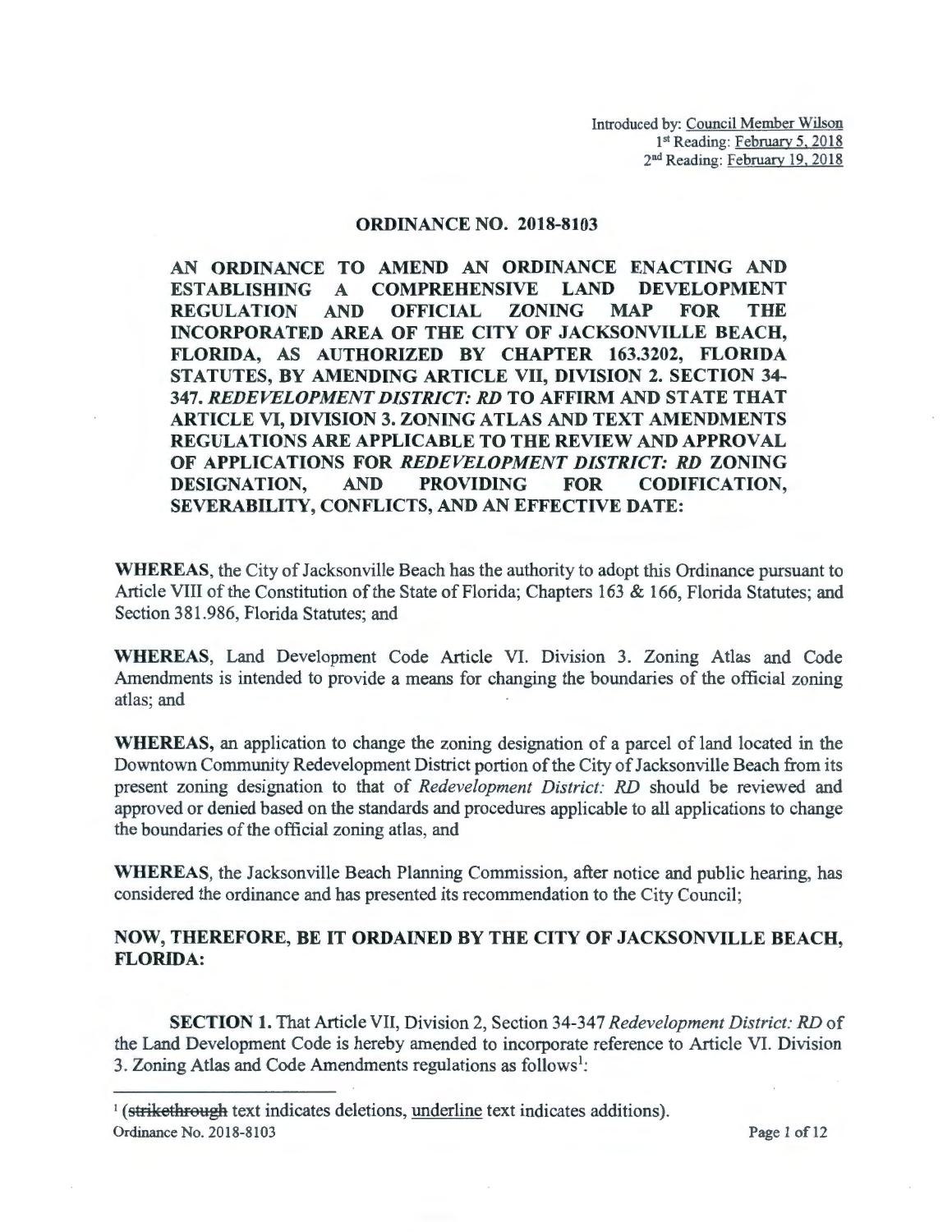## Sec. **34-347. Redevelopment district: RD.**

(a) *Purpose and intent.* The RD zoning district classification is designed to achieve a diversity of uses in a desirable environment through the application of flexible land development standards and to foster creative design and planning practices in the Jacksonville Beach Downtown Redevelopment Area in order to encourage economic vitality and redevelopment pursuant to the objectives of the Jacksonville Beach Community Redevelopment Plan.

- (b) *RD zoning district boundaries.*
- (1) *General.* The RD zoning district boundaries include all lands lying in and bounded by the mean low water mark of the Atlantic Ocean and the centerline of the following streets: Thirteenth Avenue South, Third Street (State Route A-1-A), and Ninth Avenue North.
- (2) *Subdistricts.* The boundaries of the RD zoning district may be further described by the following subdistricts:
	- a. *Downtown subdistrict:* That portion of the RD zoning district lying in and bounded by the mean low water mark of the Atlantic Ocean and the centerline of the following streets: First Avenue South, Third Street (State Route AlA), and Fifth Avenue North.
	- b. *North subdistrict:* That portion of the RD zoning district lying in and bounded by the mean low water mark of the Atlantic Ocean and the centerline of the following streets: Fifth Avenue North, Third Street (State Route AlA), and Ninth Avenue North.
	- c. *South subdistrict:* That portion of the RD zoning district lying in and bounded by the mean low water mark of the Atlantic Ocean and the centerline of the following streets: Thirteenth Avenue South, Third Street (State Route AlA), and First Avenue South.
- ( c) *Procedure.*
- (1) *General overview.* Land that is not zoned RD but seeks to be rezoned to Redevelopment District: RD must comply with Article VI, Division 3 standards and\_must also receive approval of a preliminary development plan pursuant to the procedures and standards of this section. The preliminary development plan for an RD zoning district classification must then receive approval of a development plan pursuant to the procedures and standards of section 34-251 et seq.
- (2) *Preapplication conference.*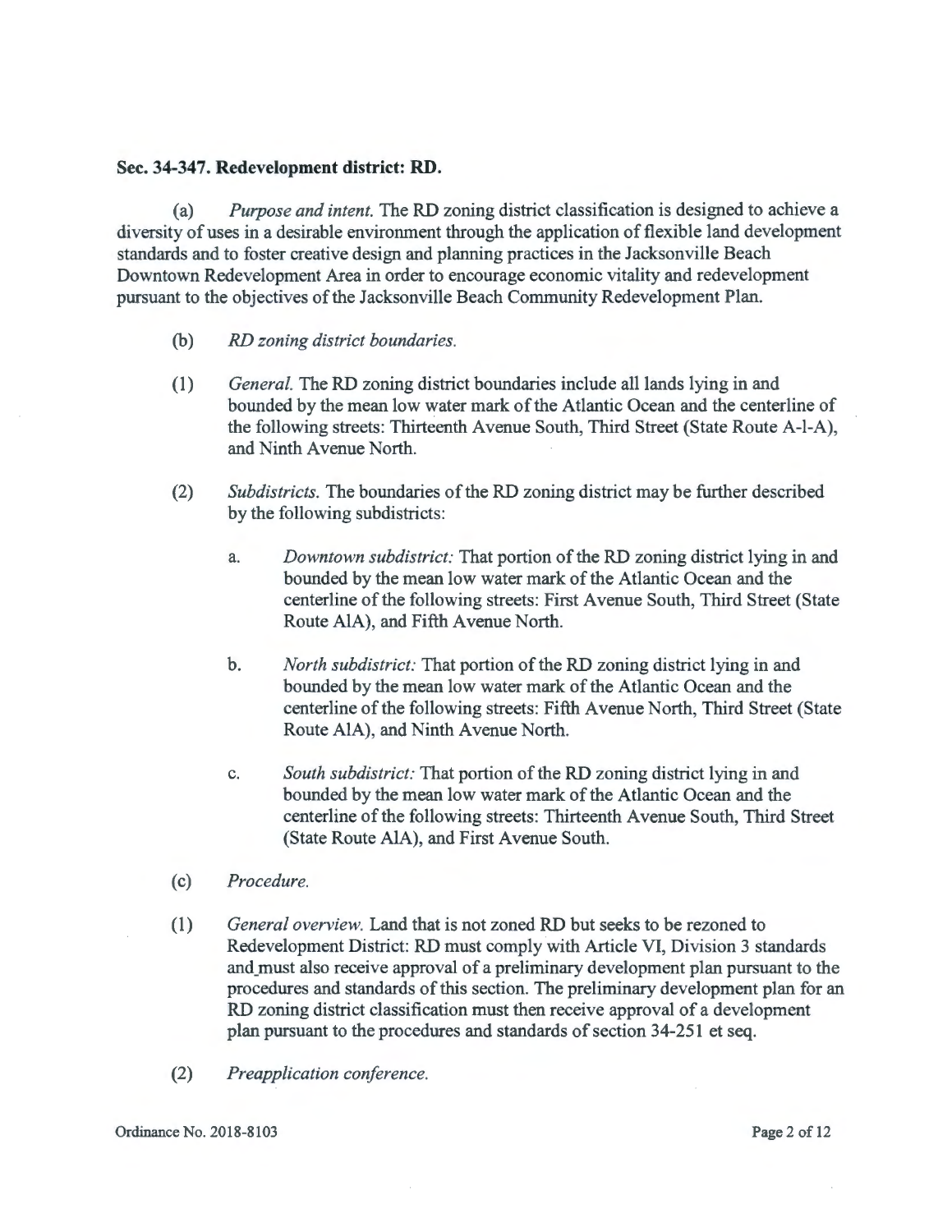- a. *Submission of application.* Before submitting an application for rezoning and preliminary development plan for RD zoning district classification, an applicant shall request in writing a preapplication conference with the planning and development director. Accompanying the request for a preapplication conference shall be an application in the form established by the planning and development director and made available to the public, and a nonrefundable application fee which is established from time to time by the city council to defray the actual cost of the preapplication conference.
- b. *Scheduling of preapplication conference.* Within ten (10) working days after the planning and development director determines that the application is sufficient, a preapplication conference shall be scheduled with the applicant, representatives of the Jacksonville Beach Community Redevelopment Agency, such other city departments and, state or federal agencies that may be involved in the review and processing of the application. The applicant shall be notified in advance by the planning and development director about which other city departments, state and federal agencies will be involved in the preapplication conference and the time, date and place of the conference.
- c. *Preapplication conference issues.* At the preapplication conference, the planning and development director, the applicant, representatives of the Jacksonville Beach Community Redevelopment Agency, and the representatives from other city departments, state and federal agencies shall discuss the proposed development and the following issues as they relate to the application for an RD zoning district designation:
	- 1. The existing characteristics of the site proposed for development or redevelopment including but not limited to existing built land uses, vacant areas, land ownership and existing densities;
	- 2. The relationship between the proposed development, existing land uses, and surrounding land uses;
	- 3. The status of existing and proposed on-site streets, utilities or other public and private facilities to serve the proposed development; and
	- 4. The status of public facilities that would serve the proposed development, specifically as it relates to the CIE of the comprehensive plan;
- d. *Written summary.* Within ten (10) working days of the preapplication conference, the planning and development director shall provide the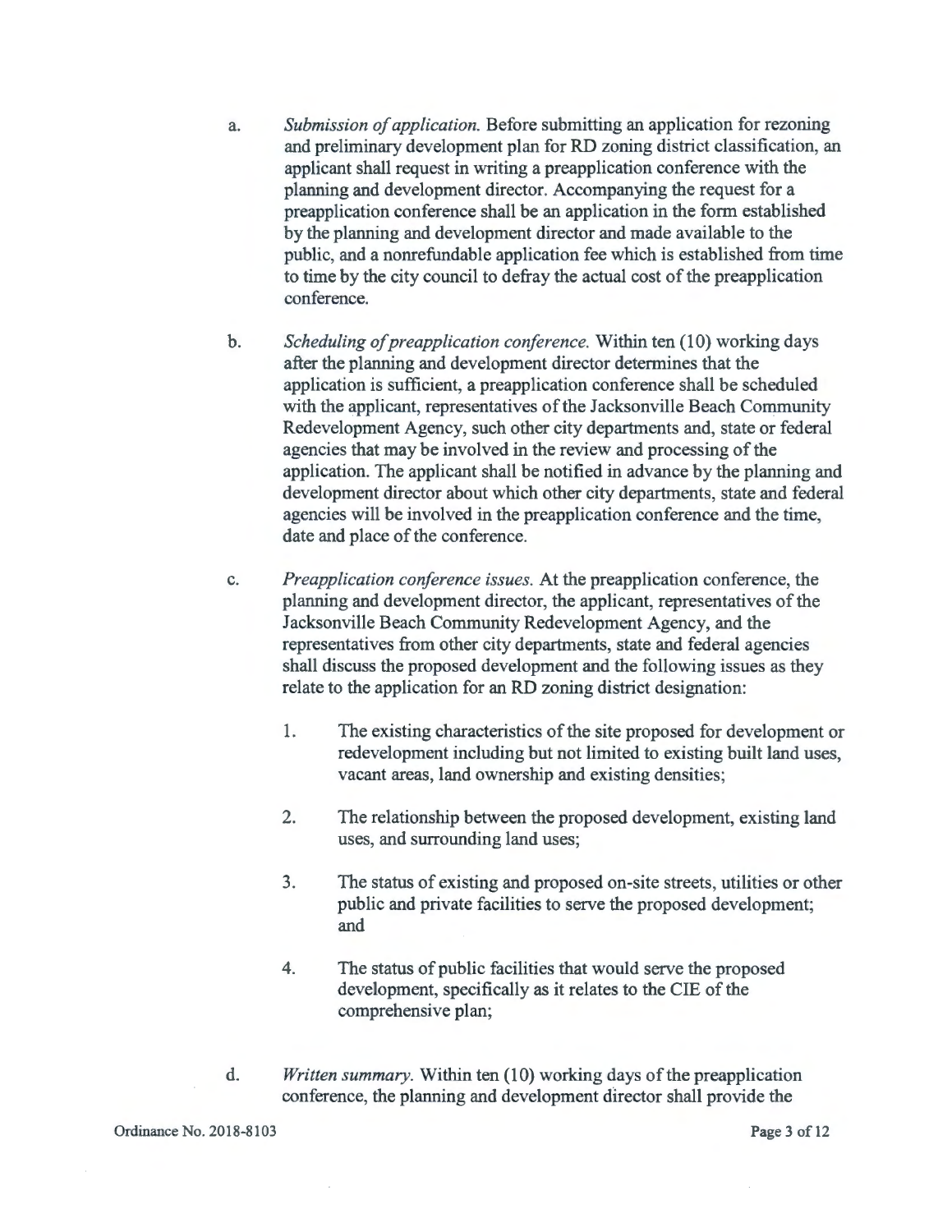applicant with a written summary of the preapplication conference. One (1) copy of this written summary shall be submitted by the applicant to the planning and development director at the time of submission of the application for development permit.

- (3) *Preliminary development plan for an RD zoning district.* 
	- a. *Submission of application.* Following the preapplication conference, an application for rezoning and a preliminary development plan for RD zoning district classification shall be submitted to the planning and development director, along with a nonrefundable application fee which is established from time to time by the city council to defray the actual cost of processing the application.
	- b. *Contents of application.* The rezoning and preliminary development plan application shall include the following information:
		- 1. The names, address, and telephone number of the owners of record of the land proposed for development.
		- 2. The name, address, and telephone number of the developer, if different from the owner, and an explanation of the difference.
		- 3. The name, address and telephone number of the agent of the applicant, if there is an agent.
		- 4. The name, address, and telephone number of the all land use, environmental, engineering, economic, or other professionals that are assisting with the application.
		- 5. The name, address and legal description of the land on which the preliminary development plan is proposed to occur, with attached copies of any instruments referenced, such as but not limited to deeds, plats, easements, covenants and restrictions.
		- 6. A copy of the relevant Duval County property assessment map, showing the exact location of the land proposed for development, with the boundaries already marked.
		- 7. An eight and one-half (8 1/2) by eleven (11) vicinity map locating the proposed land for development.
		- 8. A statement of the planning objectives to be achieved by the planned redevelopment activity and its consistency with the Jacksonville Beach Community Redevelopment Plan. The

Page 4 of 12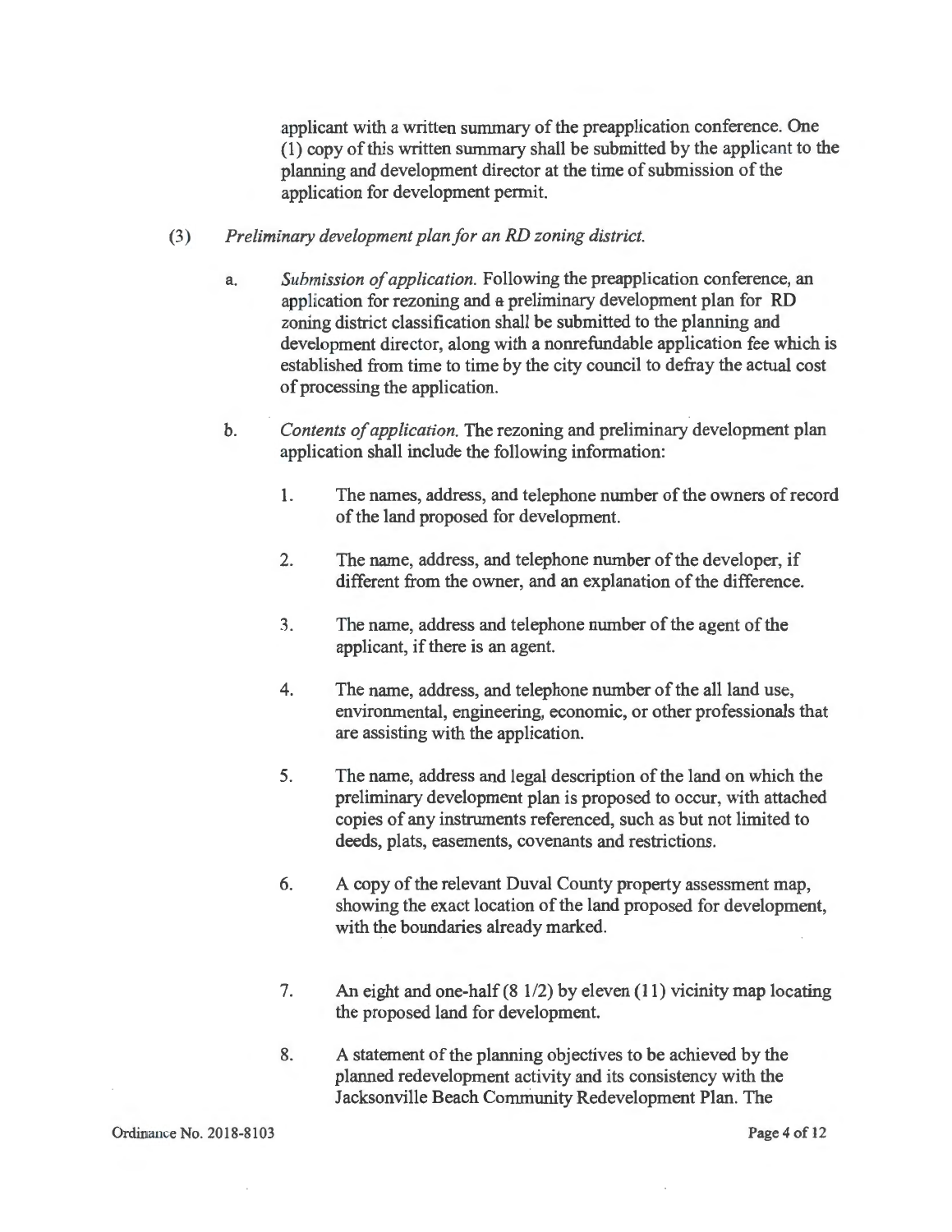statement shall include a detailed description of the character of the proposed development, including information relative to the architectural style of the proposed development.

- 9. A statement of the applicant's intentions with regard to the form of ownership contemplated for the development when construction is completed, e.g., sale or lease of all or some of the development including rental units, condominiums, or fee simple conveyance.
- 10. A description of the proposed development, including:
	- i. The number and type of residential dwelling units.
	- ii. The approximate gross density for the residential development.
	- iii. The amounts of land and building square footages for nonresidential developments, by type of use, including any portions to be reserved for public use.
	- iv. Calculations showing the total lot coverage for building and accessory uses.
- 11. A concept plan showing the location of all proposed buildings, the proposed traffic circulation system, and parking facilities.
- 12. A tentative development schedule indicating:
	- i. The approximate date when construction of the development can be expected to begin.
	- ii. The stages in which the development will be built and the approximate date when construction on each stage can be expected to begin.
	- iii. The approximate date when each stage of development will be completed.
- c. Determination of sufficiency. The planning and development director shall determine if the application is sufficient within ten (10) working days after it is submitted.
	- 1. If the planning and development director determines the application is not sufficient, a written notice shall be mailed to the

Page 5 of 12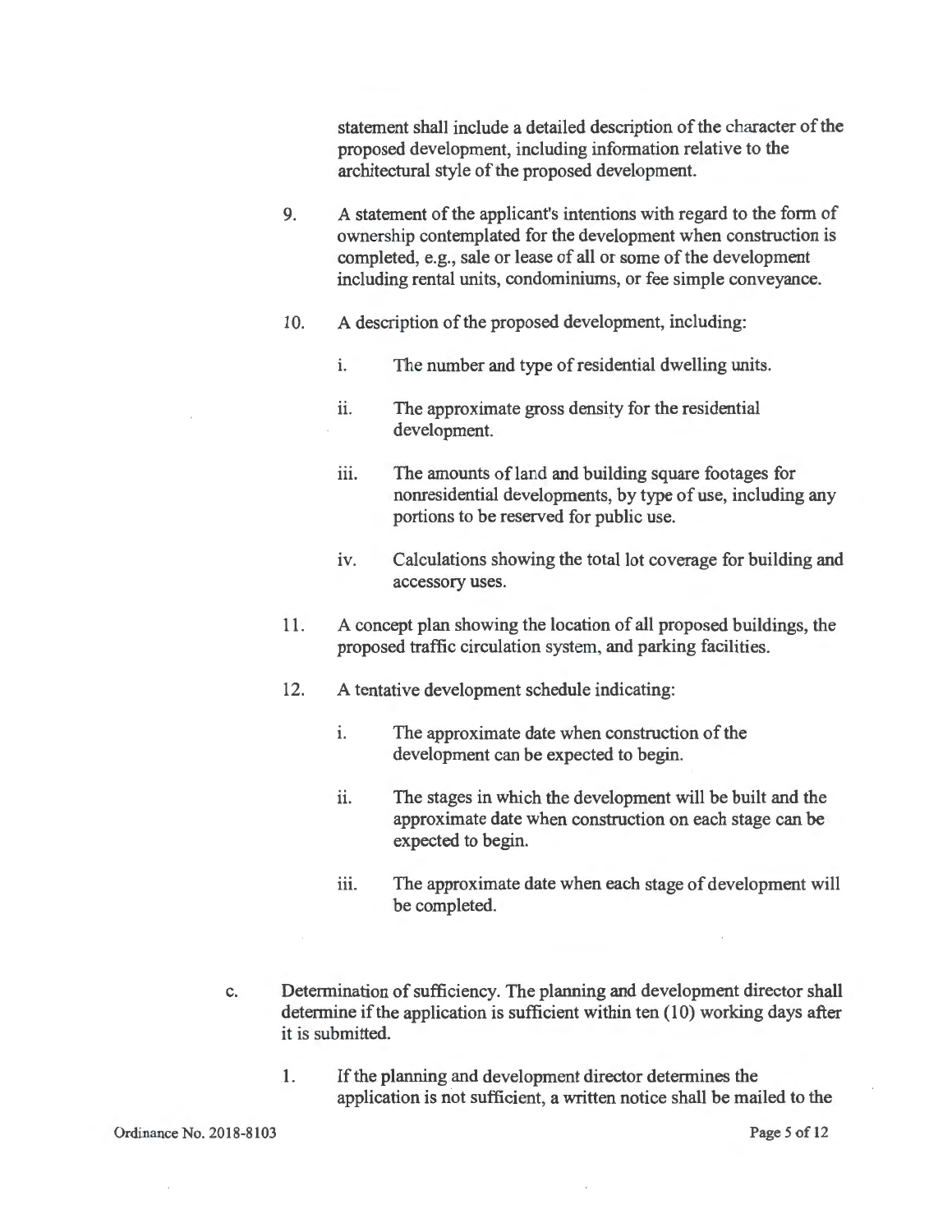applicant specifying the application's deficiencies. No further action shall be taken on the application until the deficiencies are remedied.

- 2. When the application is determined sufficient, the planning and development director shall notify the applicant, in writing, of the application's sufficiency and that the application is ready for review pursuant to this section.
- d. *Review and report.* On the day the application is determined sufficient, the planning and development director shall forward the application to the Jacksonville Beach Redevelopment Agency for its review and recommendation. Within twenty-five (25) working days after the receipt of the application, the Jacksonville Beach Redevelopment Agency shall review the application and prepare a report recommending approval, approval with conditions or denial, based on the standards in section 34-  $347(c)(3)$ . The planning and development director shall mail a copy of the redevelopment agency report to the applicant on the day the report is completed, along with written notification of the time and place the application will be considered by the planning commission at a public hearing.
- e. *Public hearings.* The planning commission shall hold one (1) public hearing and the city council shall hold two (2) public hearings on a preliminary development plan for a RD zoning district classification when the amendment would affect five (5) percent or more of the total land area of the city. The second public hearing before the city council shall be held approximately two (2) weeks after the first public hearing. The day, time, and place at which the second city council public hearing will be held shall be announced at the first public hearing. The planning commission and the city council each shall hold at least one (1) public hearing on a proposed preliminary development plan for a RD zoning district when that amendment would affect less than five (5) percent of land in the city. The public hearings shall be held after 5:00 p.m. on a weekday.
- f. *Notice.* The planning and development director shall provide notice of the public hearings pursuant to the requirements of section 34-154(b).
- g. *Action by planning commission.* The planning commission public hearing on the application shall be conducted pursuant to the procedures in section 34-151 et seq. At the public hearing, the planning commission shall consider the application, the recommendation of the Jacksonville Beach Redevelopment Agency, comments of the applicant and city staff, and public testimony. After close of the public hearing, the planning commission shall recommend to the city council approval, approval with conditions, or denial of the requested rezoning and preliminary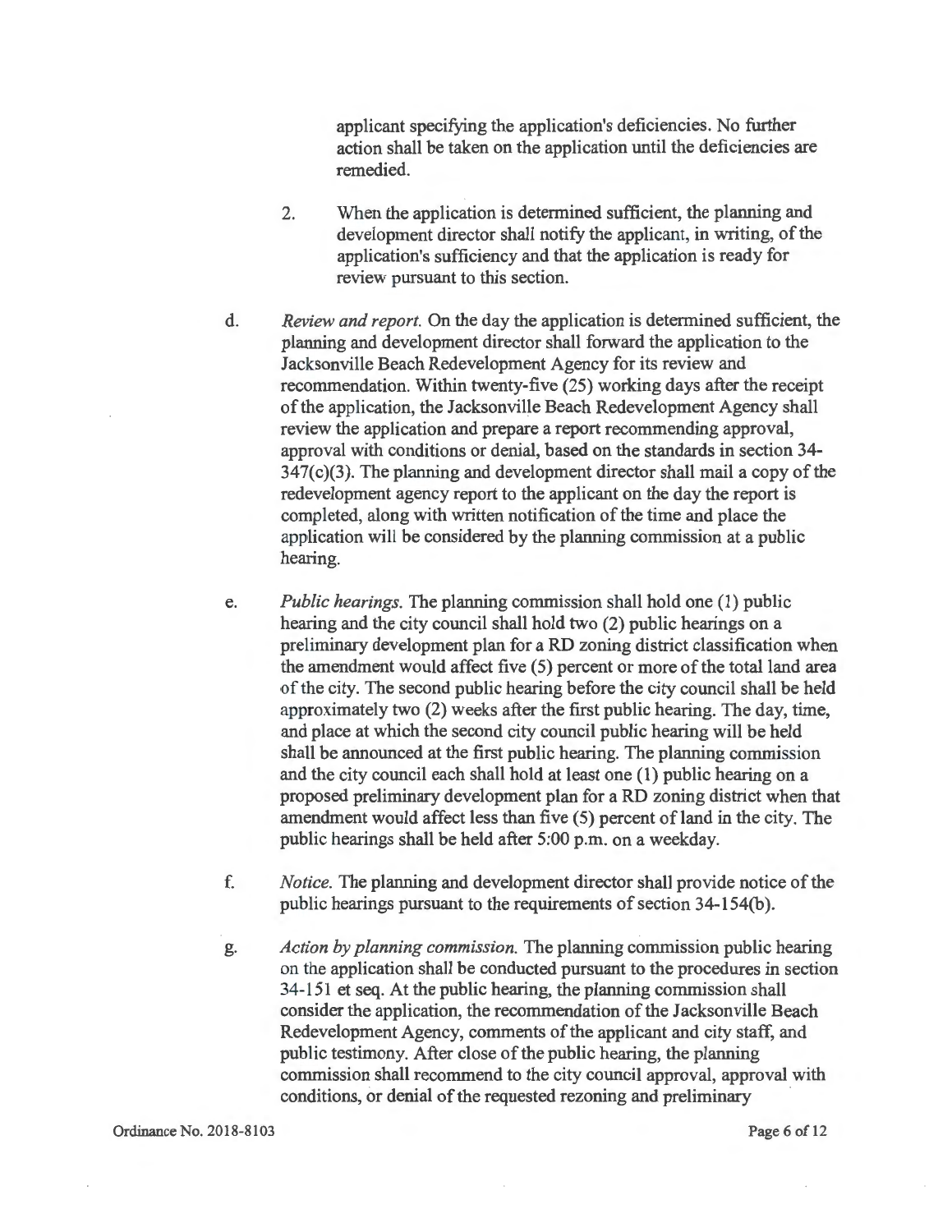development plan for the RD zoning district classification. In reviewing and making a recommendation, the planning commission shall apply the standards in section 34-211 governing rezonings.

- h. *Action by the city council.* 
	- 1. *Scheduling of public hearing.* Upon notification of the recommendation of the planning commission, the application and recommendation shall be forwarded to the city council for the scheduling of a public hearing at the first available regularly scheduled meeting by which time the public notice requirements can be satisfied, or such time as it is mutually agreed upon by the applicant and planning and development director.
	- 2. *Decision.* At the public hearing, the city council shall consider the application, the recommendation of the Jacksonville Beach Redevelopment Agency, the recommendation of the planning commission, and comments of the applicant and city staff. After the close of the public hearing, the city council shall approve, approve with conditions, or deny the rezoning application and preliminary development plan pursuant to the standards in section 34-211.
- i. *Standards.* A preliminary development plan for a RD zoning district designation shall comply with the following standards:
	- 1. *Land area.* Development shall be approved only on land having an area which is deemed to be adequate and appropriate.
	- 2. *Permitted uses.* 
		- i. Uses shall be governed by the provisions of the Jacksonville Beach Community Redevelopment Plan and shall be appropriate for the location requested, compatible with other existing or proposed uses in the general vicinity, and consistent with the adopted Jacksonville Beach Community Redevelopment Plan.
		- ii. The following uses are specifically prohibited:
			- a) Manufacturing., except for activity related to the production of items designed for sale at retail on the premises such as arts and crafts, jewelry, or bakery goods.
			- b) Outdoor storage yards of any kind, including junk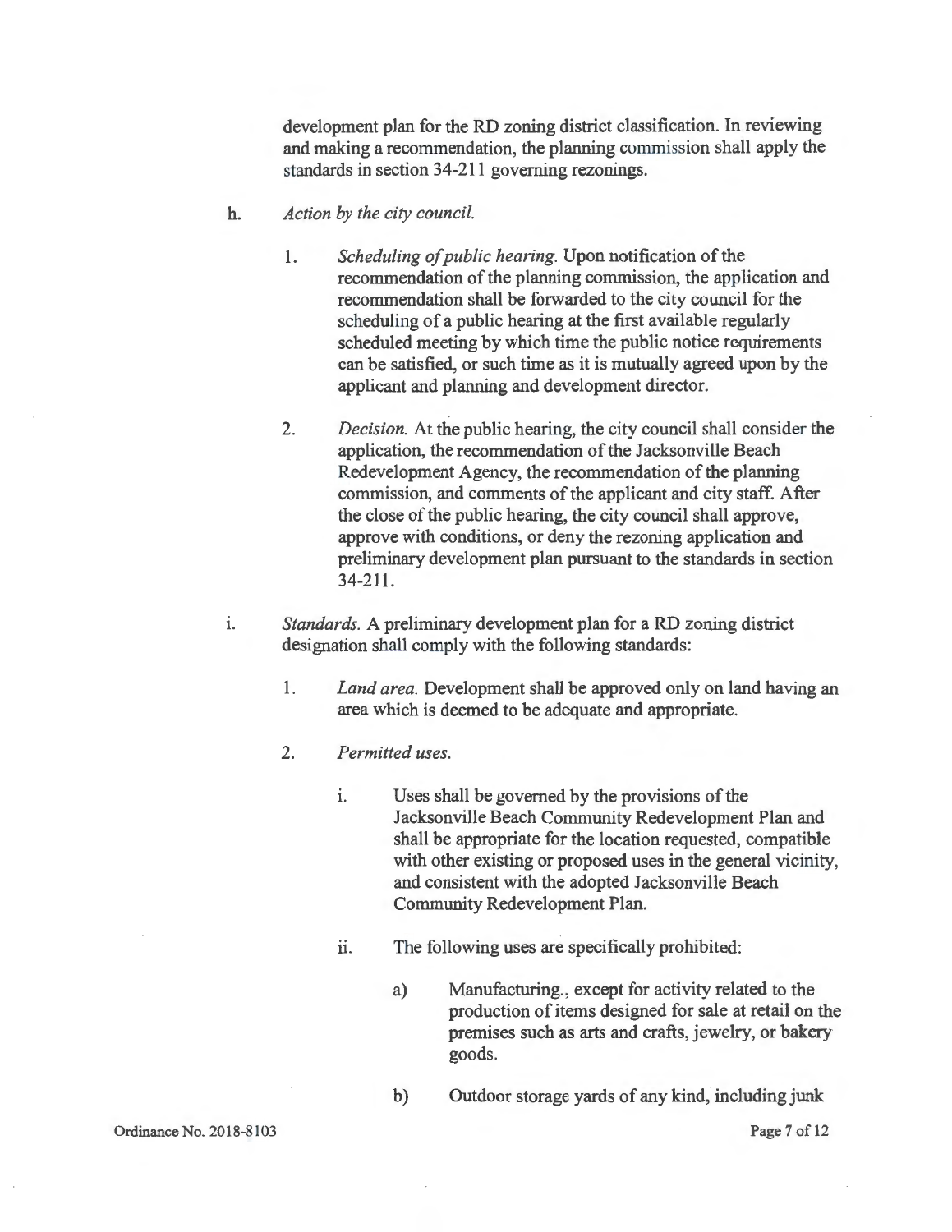yards.

- c) Wholesale trade, warehouse, and distribution establishments.
- d) Cemeteries.
- e) Mobile home parks.
- f) Motor vehicle repair, services, and garages.
- g) Transportation and transportation service establishments, except terminal and service facilities for passenger transportation.
- h) Petroleum and petroleum products receiving, storage/and distribution.
- i) Veterinary services and kennels.
- j) Recreational vehicle or travel trailer parks.
- k) Commercial and industrial laundries.
- 1) Cold storage and ice processing plants.
- m) Contract construction establishments.
- n) Rooming and boarding houses.
- 3. *Residential density.* The maximum density allowed for residential development shall not exceed forty (40) dwelling units per gross acre, or two (2) dwelling units for the first five thousand (5,000) square feet, plus one (1) dwelling unit for each additional one thousand  $(1,000)$  square feet of land, whichever is the strictest.
- 4. *Area and setback requirements.* Minimum lot area, minimum width, yard setbacks, and maximum lot coverage shall be consistent with the goals, objectives and policies of the Jacksonville Beach Community Redevelopment Plan, comparable to the remainder of the planned redevelopment, and comparable to the existing and proposed development of the surrounding area. The maximum building height allowed shall be thirty-five (35) feet.
	- *Traffic circulation control and parking.*

Ordinance No. 2018-8103

5.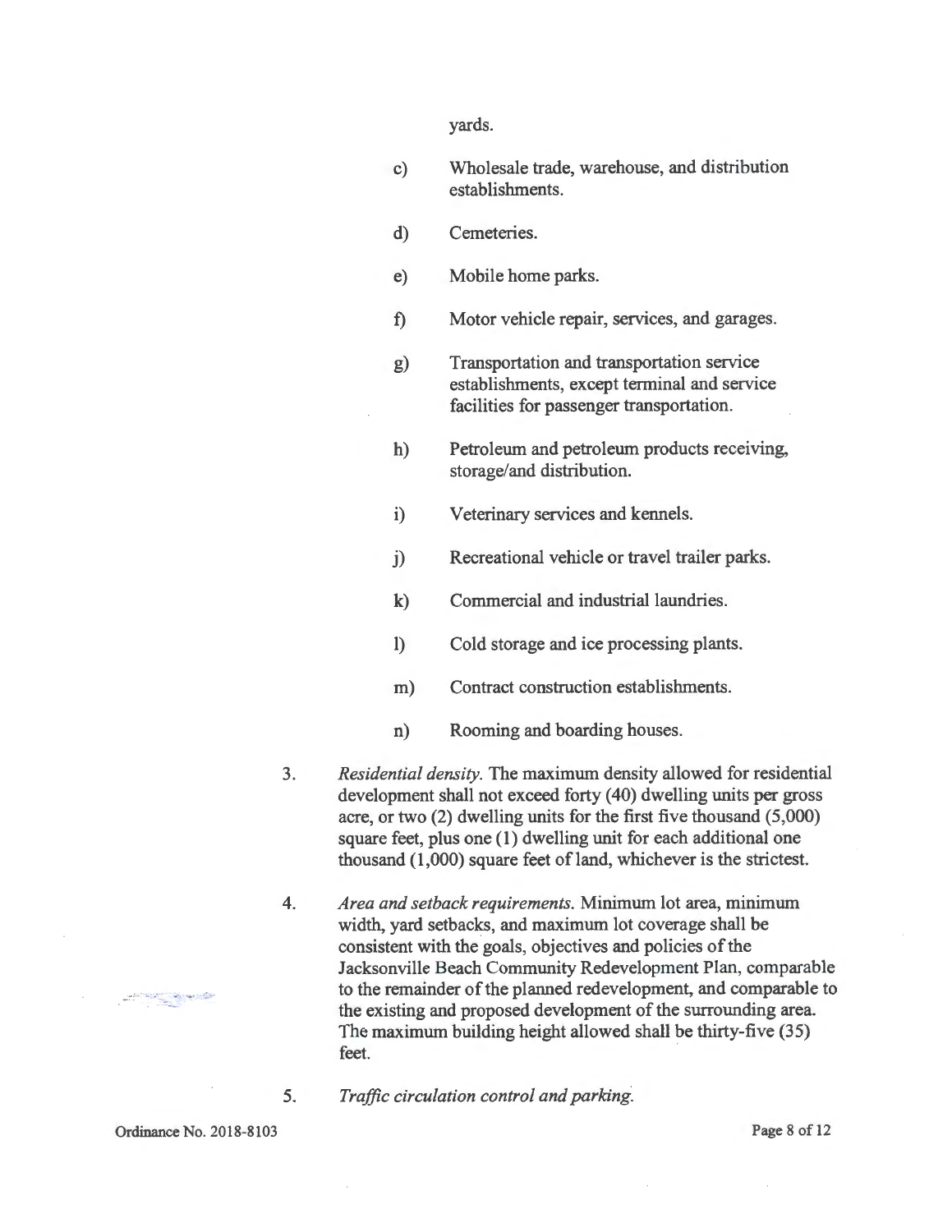- i. A suitable transportation and traffic control plan shall be provided showing the utilization of existing roads for access to the proposed development, and their relationship to on-site driveways, parking and loading areas, refuse collection points, sidewalks, bike paths, and other trafficrelated facilities. The suitability of the proposed traffic management system shall be determined, in part, by the potential impact of the development on safety, traffic flow and control, accessibility for emergency vehicles, and consistency of the development with the provisions of the Jacksonville Beach Community Redevelopment Plan.
- ii. Principal vehicular access points shall be designed to permit smooth traffic flow and minimize hazards to vehicular and pedestrian ways. Minor streets within a Preliminary Development Plan shall not be connected to streets outside the site in such a way as to encourage their use by through traffic.
- 6. *Off-street parking and loading.* Off-street parking and loading shall be provided in a planned and coordinated manner consistent with the provisions of the Jacksonville Beach Community Redevelopment Plan.
- 7. *Open space requirements.* All residential developments shall provide common open space for amenities or recreational purposes. The use of the open space or recreational areas shall be appropriate for the scale and character of the proposed residential development based on consideration of the size, density, anticipated population, topography, and the type of dwelling units. The common open space or recreational area shall be suitably improved for its intended use and the buildings, structures, and improvements permitted in the common areas shall be appropriate to the uses which are authorized for such areas.
- 8. *Signage.* All signs erected shall be consistent with the goals, objectives, and policies of the adopted Jacksonville Beach Redevelopment Plan and the standards of Article VIII, Division 4.
- 9. *Landscape.* Landscaping shall be consistent with the goals, objectives, and policies of the Jacksonville Beach Community Redevelopment Plan and the standards of Article VIII, Division 3.
- 10. *Environmental.* The stormwater management and flood protection standards shall be consistent with the goals, objectives, and

Ordinance No. 2018-8103

Page 9 of 12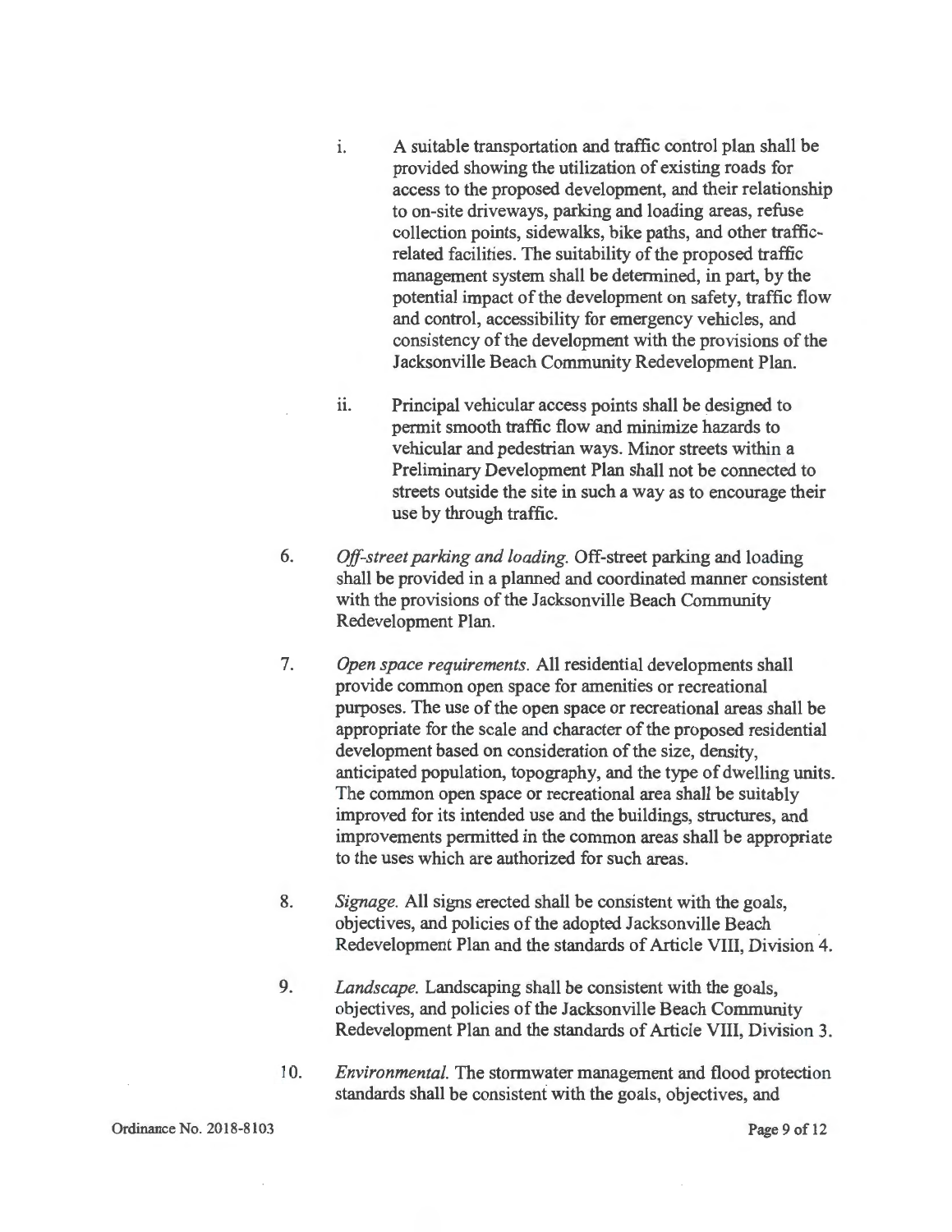policies of the Jacksonville Beach Community Redevelopment Plan and the standards in Article VIII, Division 5.

- 11. *Utility easements.* Easements necessary for the orderly extension and maintenance of public utility systems shall be required where they are necessary to adequately service the development.
- 12. *Adequate public facilities.* There shall be adequate potable water, sanitary sewer, stormwater management, solid waste, park, roads, police, fire and emergency management services facilities to service the development. The application shall comply with the standards in Article IX, Adequate public facilities standards.
- 13. *Comprehensive plan consistency.* The proposed development shall be consistent with the future land use map and the goals, objectives, and policies of the comprehensive plan.
- J. *Conditions.* The Jacksonville Beach Redevelopment Agency and the planning commission shall have the authority to recommend, and the city council shall have the authority to impose such conditions on a preliminary development plan for an RD zoning district designation that are necessary to accomplish the purposes of this section, this code, and the comprehensive plan.
- k. *Effect of development order for an RD zoning district designation.*  Issuance of a development order for RD zoning district classification shall constitute an amendment to the official zoning map to RD zoning district. It shall also be deemed to authorize the applicant to submit to the planning and development director an application for development permit for the approved preliminary RD development plan pursuant to section 34-251 et seq. No development plan shall be accepted for review and consideration unless the RD zoning district classification and preliminary RD development plan have been approved and remain valid and in effect.
- 1. *Recordation.* The adopted Redevelopment District: RD ordinance shall be recorded in the office of the Duval County Clerk, and shall be binding upon the property owners subject to the development order, their successors and assigns, and shall constitute the development regulations for the property. Development of the property shall be limited to the uses, density, configuration, and all other elements and conditions set forth on the adopted preliminary RD development plan. Failure on the part of the applicant to record the Redevelopment District: RD ordinance within a period of one hundred eighty (180) days following its adoption by the city council shall render the plan invalid.
- m. *Time limitations.* Receipt of a development order for an RD zoning district

Ordinance No. 2018-8103 Page 10of12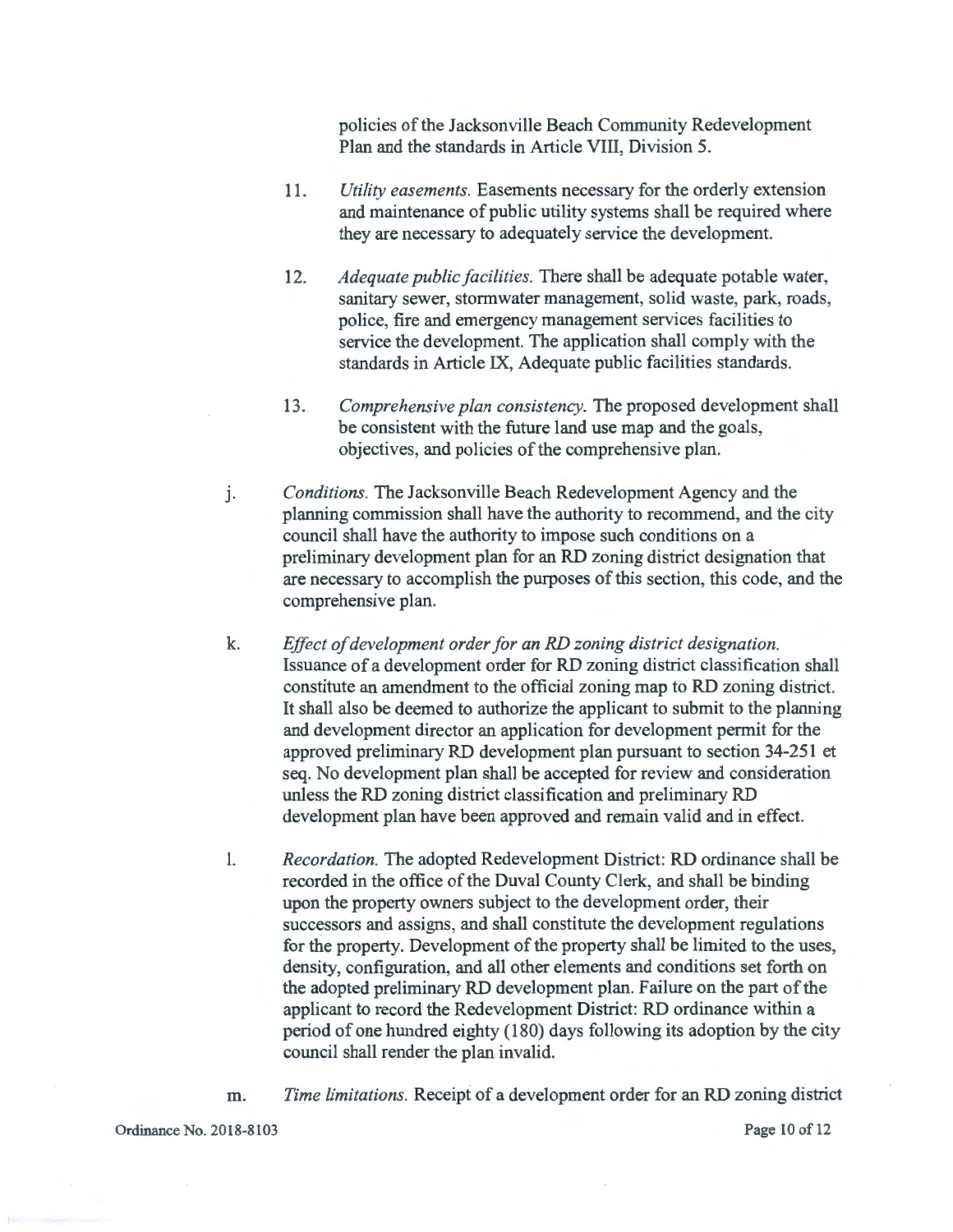classification shall expire at the end of one  $(1)$  year after the date of its initial approval unless an application for a development permit for a development plan has been submitted to the planning and development director. Only one (1), one-year extension shall be granted for an RD zoning district classification by the city council, upon written application to the planning and development director. Written application requesting the extension shall be submitted to the planning and development director no later than thirty (30) working days before the date that the development order is to expire. Failure to submit an application for a final development plan within the time limits established by this section shall render null and void the development order for the preliminary development plan and RD zoning district classification.

- n. *Minor deviation to preliminary development plan for an RD zoning district designation.* A minor deviation may be made from the preliminary development plan upon written approval of the planning and development director. Minor deviations which shall be authorized are those that appear necessary in light of technical or engineering considerations first discovered during actual development that are not reasonably anticipated during the initial approval process, and shall be limited to the following:
	- 1. Alteration of the location of any road or walkway by not more than five (5) feet;
	- 2. Alteration of the building envelope of up to five (5) percent, provided such alteration complies with the requirements of this Code.
	- 3. Reduction of the total amount of open space by not more than five ( 5) percent, provided that such reduction does not permit the required open space to be less than that required by this Code.
	- 4. Alterations of the location, type, or quality of required landscaping elements, if it complies with this Code.
- o. *Amendments to preliminary development plan.* A preliminary development plan may be amended only pursuant to the procedures established for its original approval as otherwise set forth in this section.
- ( 4) *Development plan.* An application for a development plan shall be submitted within one (1) year of receipt of a development order for RD zoning district classification, or the development order shall become immediately void.

**SECTION 2.** That this ordinance shall take effect upon its adoption by the City Council.

Ordinance No. 2018-8103 **Page 11** of 12